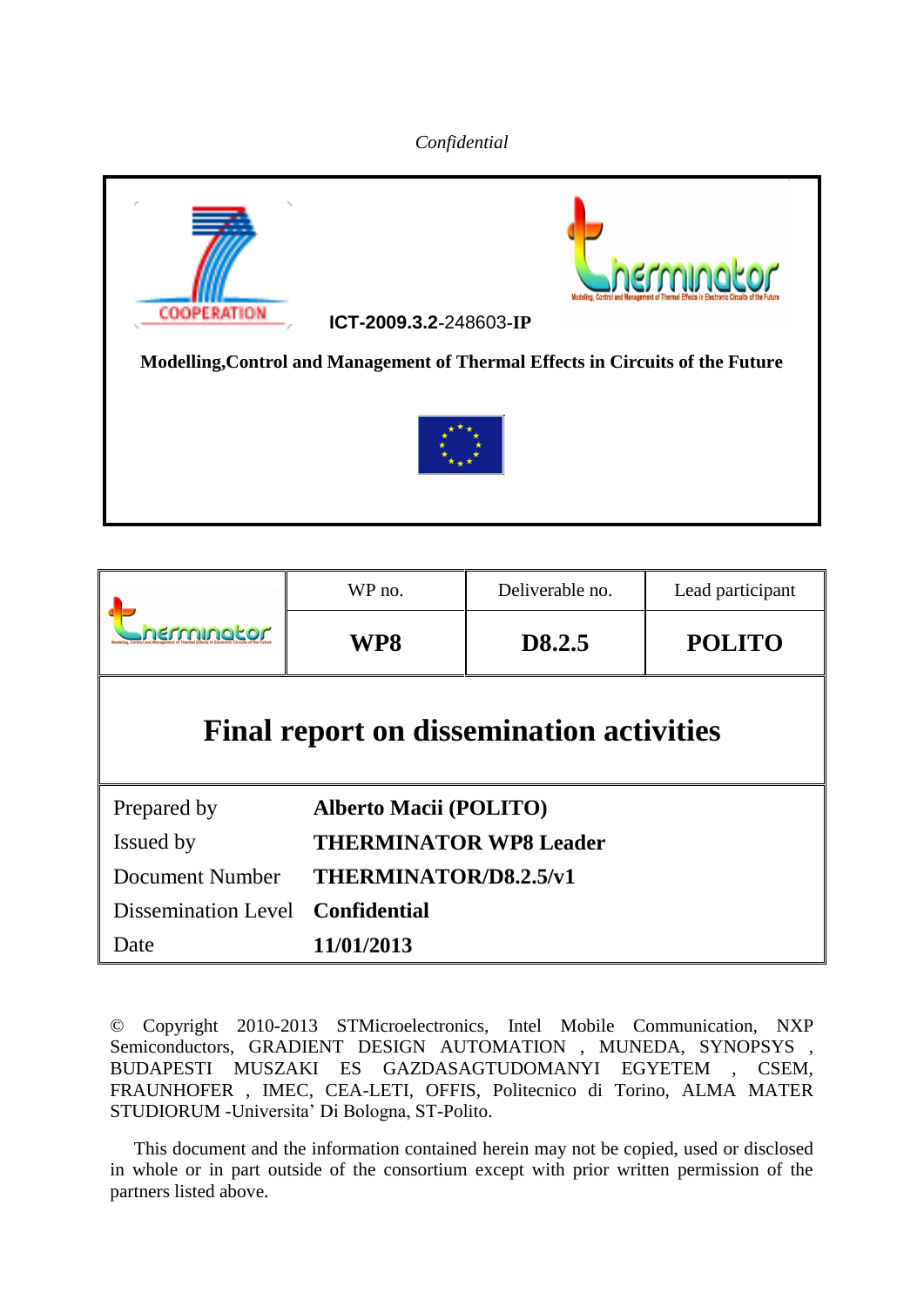## **Document**

| Title          | Final report on dissemination activities |  |
|----------------|------------------------------------------|--|
| <b>Type</b>    | Deliverable PU                           |  |
| Ref            | D <sub>8.2.5</sub>                       |  |
| Target version | $V1_1$                                   |  |
| Current issue  | $V1_1$                                   |  |
| <b>Status</b>  | Released                                 |  |
| File           | D8.2.5.doc                               |  |
| Author(s)      | Alberto Macii (POLITO), All.             |  |
|                |                                          |  |
| Reviewer(s)    | <b>PTC</b>                               |  |
|                |                                          |  |
| Approxer(s)    | Giuliana Gangemi (ST)                    |  |
| Approval date  | 11/02/2013                               |  |
| Release date   | 13/02/2013                               |  |

# **Distribution of the release**

| <b>Jissemination</b><br>level | וע |
|-------------------------------|----|
| $\bullet$<br>ribution<br>list |    |

# **History**

| Rev. | <b>DATE</b> | <b>Comment</b>                            |
|------|-------------|-------------------------------------------|
| 0.1  | 12-12-2012  | Initial version                           |
| 1.0  | 30-01-2013  | Revised version, approved by all partners |
| 1.1  | 04-02-2013  | Check and ship out                        |
|      |             |                                           |
|      |             |                                           |
|      |             |                                           |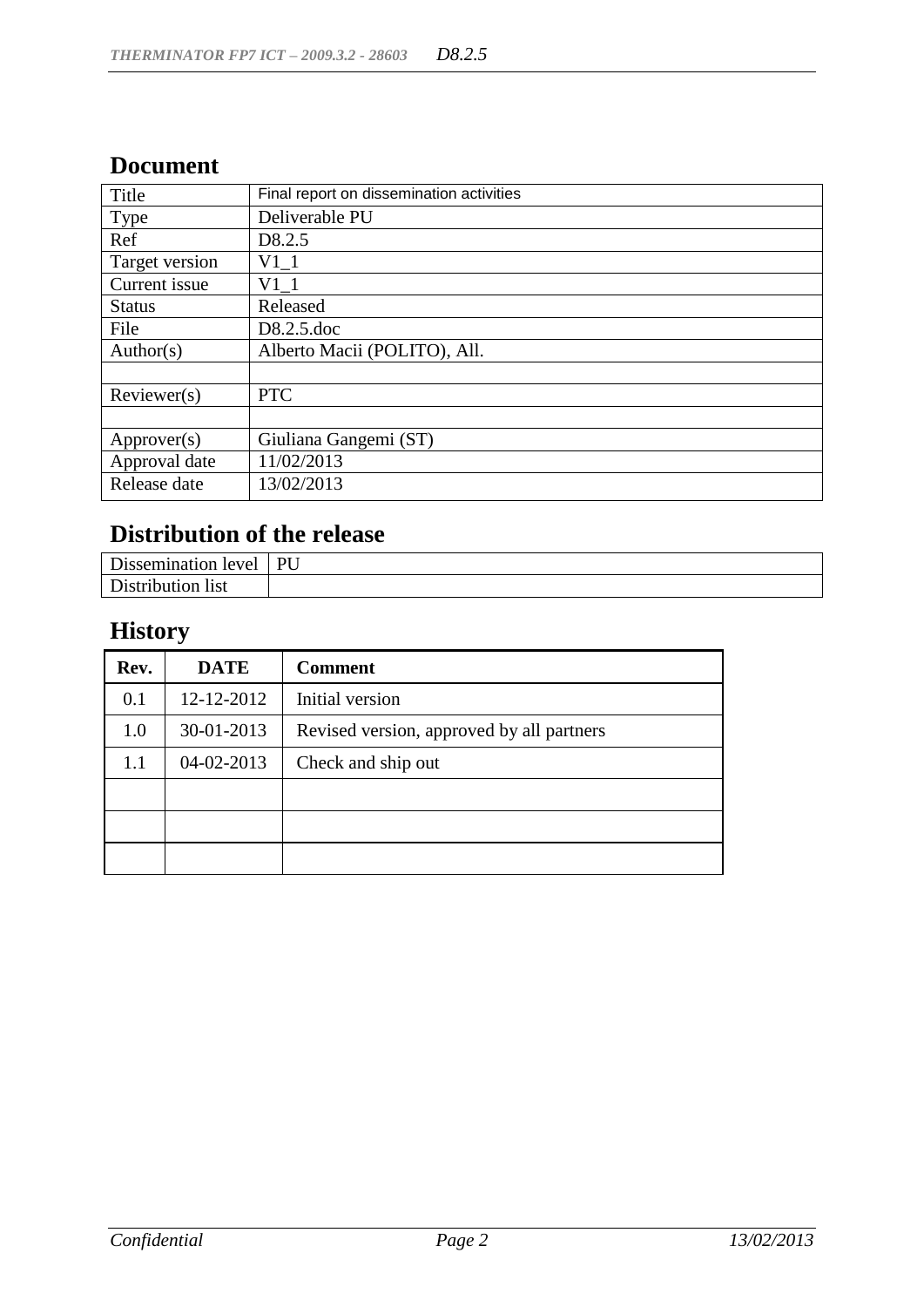*This page was intentionally left blank.*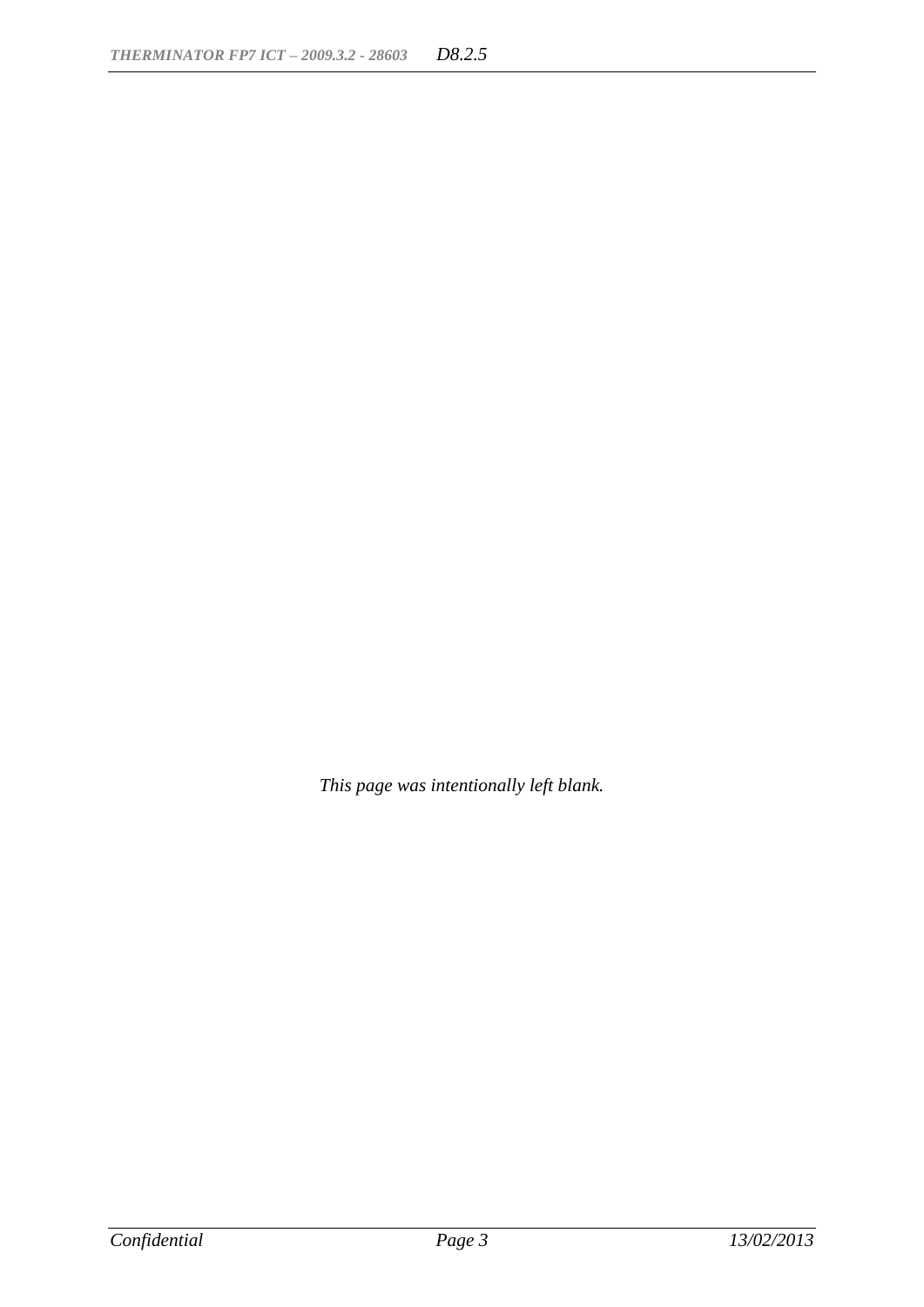# **Contents**

| 2.1 |
|-----|
| 2.2 |
| 2.3 |
| 2.4 |
| 2.5 |
| 2.6 |
| 2.7 |
|     |
|     |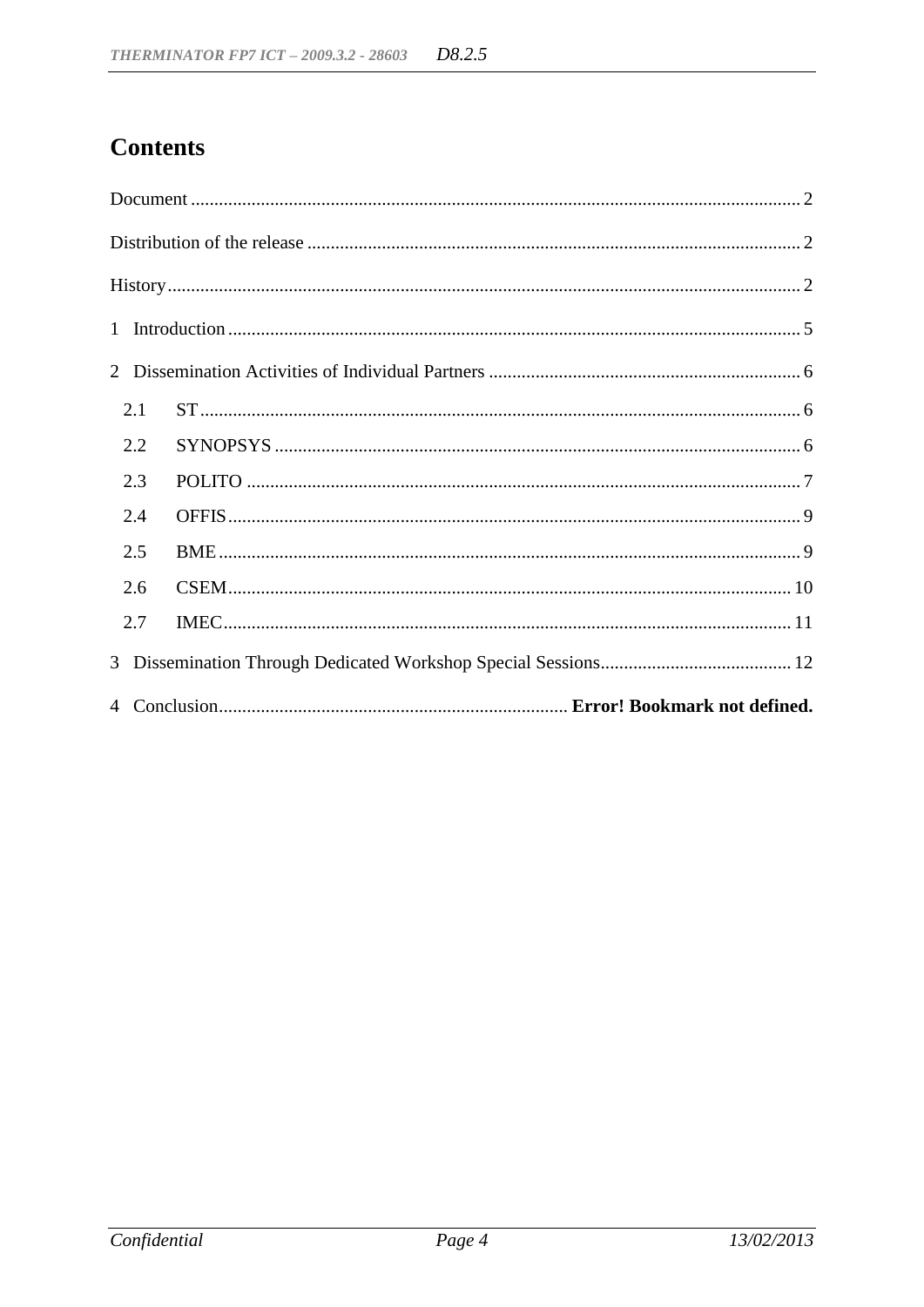## **1 Introduction**

The objective of Task T8.2, whose third year of activity is summarized in this document, is to spread Europe-wide the knowledge gained during the execution of the THERMINATOR project. Due to the good results obtained during the first two years of the project, the THERMINATOR partners decided to follow the same guidelines used for the first year, thus implementing the same actions: (i) Maintain the THERMINATOR web-site, (ii) publication of scientific articles in books, technical journals, conference and workshop proceedings, (iii) publication of press releases in international, national and local/regional newspapers and magazines, as well as in international, national and regional/local events such as fairs and exhibits

The dissemination activities regarding publication of articles and papers, as well as additional advertisement initiatives such as participation to conferences, fairs and other public events, are surveyed, on a partner-by-partner basis, in details in Section 2 of this document. In particular, a common reporting template was defined in order to allow the Project Officer and the Reviewers to easily identify the different kinds of actions that each involved partner has undertaken, and to maintain the same structure as in the previous dissemination reports. It should be mentioned that, from the list of publications, we can deduce that a strong collaboration between THERMINATOR partners has been carried out. In fact some papers have been published by different authors of different affiliations.

Section 3 gives details on the organization of two special half-days within an important international workshop (THERMINIC) on thermal-related research topics.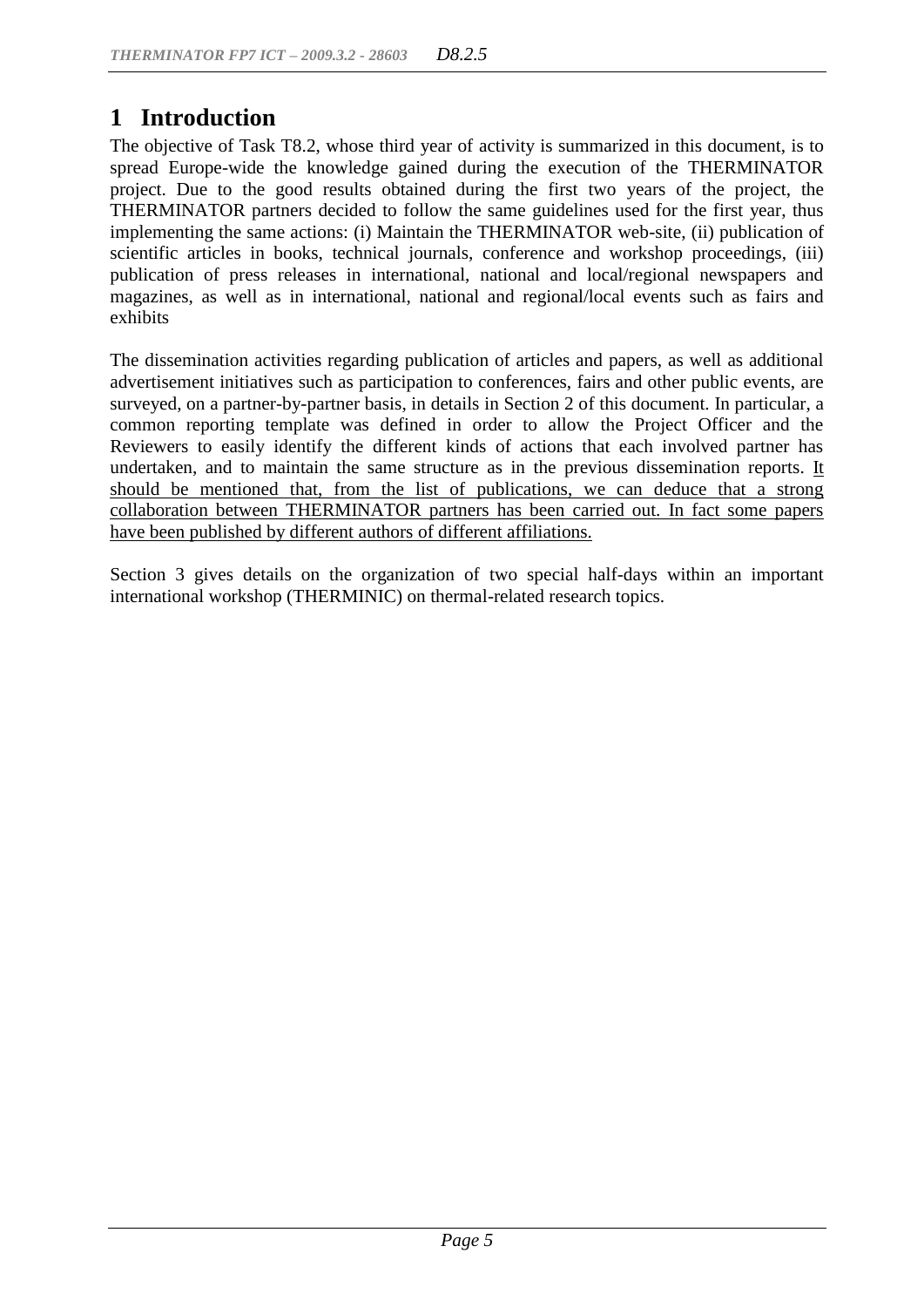## **2 Dissemination Activities of Individual Partners**

## **2.1 ST**

## **Publications**

Paolo *Magnone, Claudio Fiegna, Giuseppe Greco, Gaetano Bazzano, Enrico Sangiorgi, Salvatore Rinaudo*,*,* **"Numerical Simulation and Modeling of Thermal Transient in Silicon Power Devices",** Proceedings of the IEEE 13th ULIS 2012, 5-7th of March, 2012, Grenoble, France / published in a special issue of Solid State Electronics.

*Sassone A., Calimera A., Macii A., Macii E., Poncino M., Goldman R., Melikyan V., Babayan E., Rinaudo S.;* **"Investigating the Effects of Inverted Temperature Dependence (ITD) on Clock Distribution Networks"**; Proceedings of Design, Automation & Test in Europe (DATE'12) conference, Dresden, Germany, 2012.-P.165-167

*Giuseppe Greco, Salvatore Rinaudo, Steffen Holland* **"Modeling, Control and Management of Thermal Effects in Electronic Circuits of the Future"** European Nanoelectronics Forum, Munich, Germany, 20-21 Nov, 2012

## **2.2 SYNOPSYS**

## **Publications**

*Sassone A., Calimera A., Macii A., Macii E., Poncino M., Goldman R., Melikyan V., Babayan E., Rinaudo S.;* **"Investigating the Effects of Inverted Temperature Dependence (ITD) on Clock Distribution Networks"**; Proceedings of Design, Automation & Test in Europe (DATE'12) conference, Dresden, Germany, 2012.-P.165-167

*Melikyan V., Gevorgyan A., Baghdasaryan A., Melikyan H.*; **"Thermal Via's Placement Zones Identifying Using Voronoi Diagrams"**; Proceedings of the 32th International Scientific Conference Electronics and Nanotechnology (ELNANO 2012), Kiev, Ukraine, 2012.-P.77-79

*Melikyan V., Babayan E., Harutyunyan A., Melikyan N., Zargaryan G.*; **"Method of Reducing Thermal Dependence of Timing Delays of Digital Integrated Circuits"**; Proceedings of 5th All-Russian scientific-technical conference "Problems of Developing Advanced Micro- and Nanoelectronic Systems -2012" (MES-2012), Moscow, Russia, 2012. –P409-412

*Melikyan V.Sh, Durgaryan A.A., Balabanyan A.H., Babayan E.H., Stanojlovic M., Harutyunyan A.G.;* **"Process-voltage-temperature Variation Detection and Cancellation Using On-Chip Phase-Locked Loop"**; Proceedings of the 56th Electronics, Telecommunications, Computers, Automatic Control and Nuclear Engineering (ETRAN) Conference, Zlatibor, Serbia, 2012.-P.EL1.2-1-4

*Melikyan V., Babayan E., Harutyunyan*; **"A. Pattern-Based Approach to Current Density Verification"**; Proceedings of the 4th Small Systems Simulation Symposium 2012, Nis, Serbia, 2012.-P.58-61

*Melikyan V., Balabanyan A., Babayan E., Durgaryan A.;* **"Decreasing of Frequency Variation in High-Speed Ring Oscillator using Bandgap Reference"**; Proceedings of the 32th International Scientific Conference Electronics and Nanotechnology (ELNANO 2012), Kiev, Ukraine, 2012.-P.79-81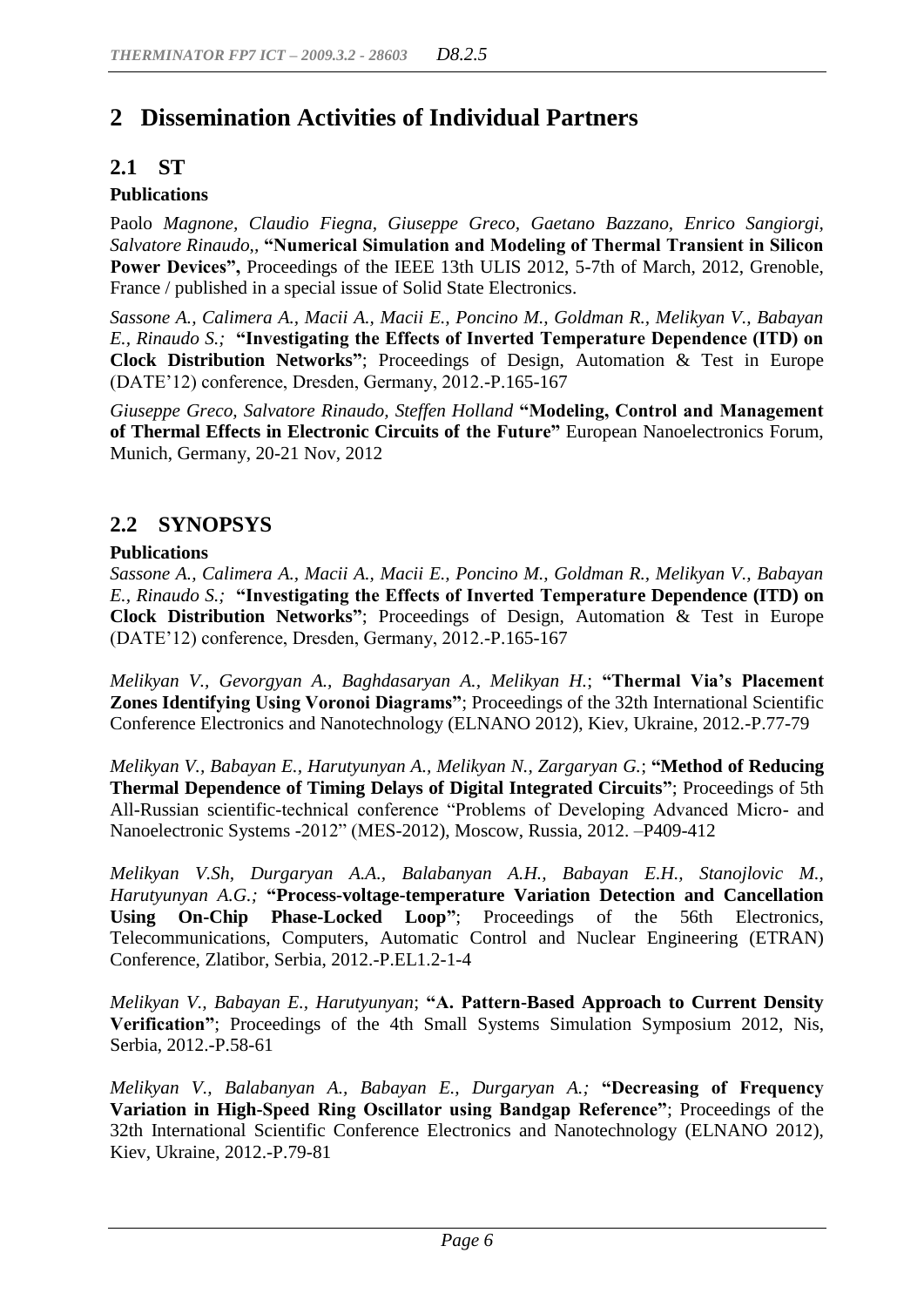*Roldman R., Bartleson K., Wood T., Melikyan V., Babayan E.*; **"Synopsys' Low Power Design Educational Platform";** Proceedings of the 9th European Workshop on Microelectronics Education (EWME 2012), Grenoble, France, 2012.-P.23-26

*Melikyan V., Babayan E., Harutyunyan A.;* **"Pattern-Based Approach to Current Density Verification"**; Electronics, Faculty of Electrical Engineering, University of Banja Luka, Volume 16, Number 1, Serbia, 2012.-P.77-82

*Melikyan V., Harutyunyan A.*; **"Modeling of IC Interconnects and Power Rails"**; Chartarapet, Yerevan, 2012

*Melikyan V., Durgaryan A., Khachatryan A., Manukyan H., Musayelyan E.*; **"Selfcompensating Low Noise Low Power PLL Design"**; Proceedings of IEEE East-West Design & Test Symposium (EWDTS'12), Kharkov, Ukraine, 2012.-P.29-33

*Melikyan V. Sh., Gavrilov S.V., Aharonyan V.K., Aslanyan N.K., Hovhannisyan A.S.;* **"On-die CMOS Termination Resistor for USB Transmitter"**; RAs National Academy of Science and SEUA, Yerevan, RA, Vol. 65, N 3, Yerevan, 2012.-P. 295-304

#### **Other presentations (courses, seminars, etc.)**

*Cilento T*., **"Package Reliability Analysis with Coupled Electro-thermal and Thermalmechanical Modeling";** MRS SPRING MEETING, April 2013.

#### **Master courses**

**"Low Power Design Techniques"** in State Engineering University of Armenia Advanced IC Physical Design" course in Yerevan State University.

**"Digital Design Flow"** in Moscow Institute of Electronic Technology.

**"Design of Nanoscale Sigma-Delta Modulators"** in Moscow-Bavarian Joint Advanced Student School.

**"Physical Verification Runset Development"** in Moscow-Bavarian Joint Advanced Student **School** 

## **2.3 POLITO**

## **Publications**

*Wei Liu; Calimera, A.; Nannarelli, A.; Macii, E.; Poncino M.*; **"Layout-Driven Post-Placement Techniques for Temperature Reduction and Thermal Gradient Minimization,"** IEEE Transactions on Computer-Aided Design of Integrated Circuits and Systems, To appear, 2012

*Sassone, A; Liu, Wei, Calimera A., Macii, A.; Macii, E; Poncino, M.;* **"Modeling and characterization of thermally induced skew on clock distribution networks of nanometric ICs,"** Elsevier Microelectronics Journal 2012, in press, available online DOI: 10.1016/j.bbr.2011.03.031

*Tenace, V.; Miryala, S.; Calimera, A.; Macii, A.; Macii, E.; Poncino, M.;* **"On the Efficacy of Layout Constrained Body-Biasing for Temperature Induced Clock-Skew Compensation",** THERMINIC-12: IEEE International Workshop on Thermal Investigations of ICs and Systems, Budapest, Hungary, 2012.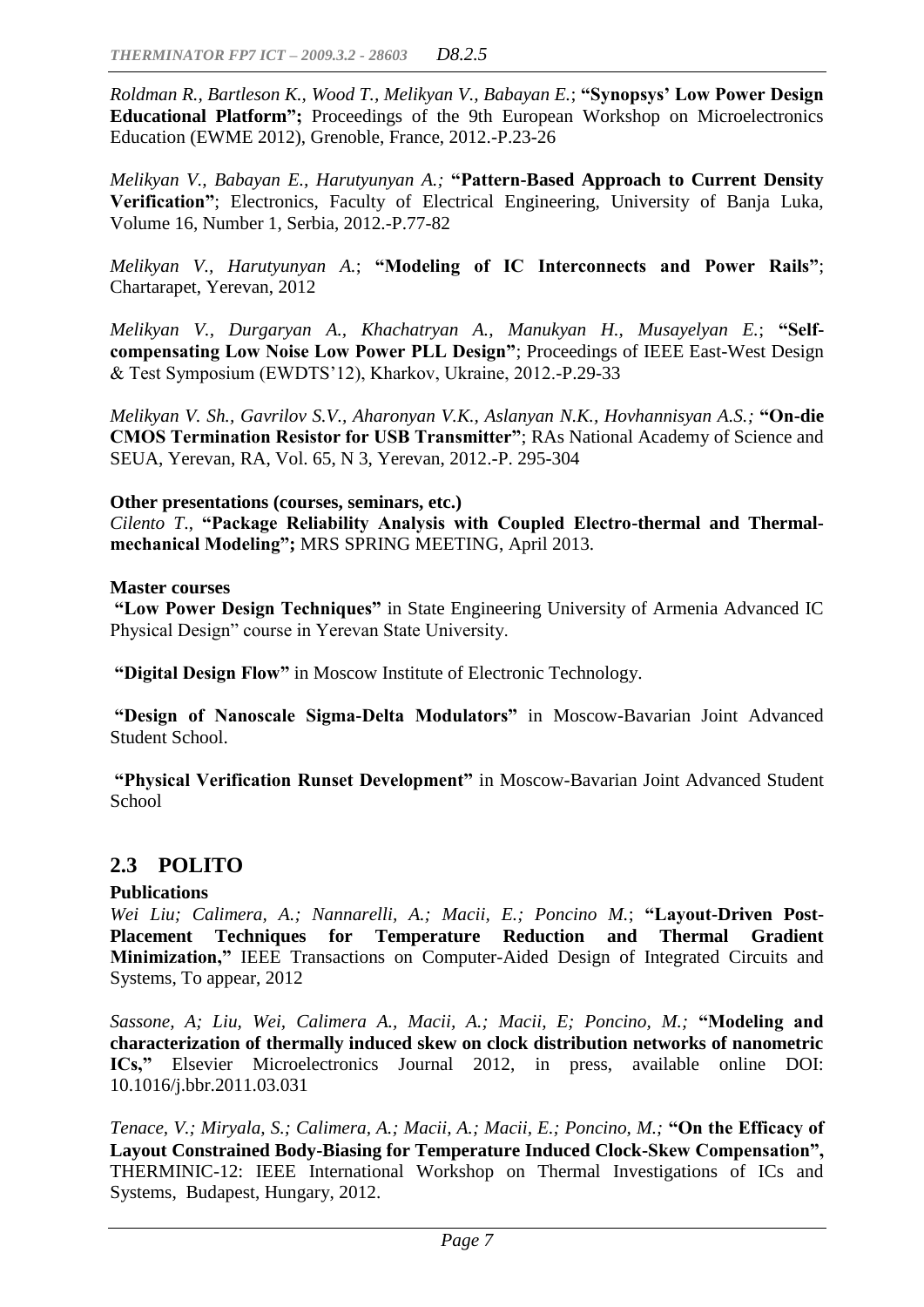*Goldman, R.; Melikyan, V.; Rinaudo S.; Calimera, A.; Macii, A.; Macii, E.; Poncino, M.;* **"Investigating the Effects of Inverted Temperature Dependence (ITD) on Clock Distribution Networks",** DATE-12: IEEE Design Automation and Test in Europe, pp. 165- 166, Dresden, Germany, 2012.

## **Participation to Conferences and Workshops**

*DATE-12: IEEE Design Automation and Test in Europe* Dresden, Germany, March 2012.

*GLSVLSI-12: ACM/IEEE Great Lakes Symposium on VLSI,* Salt Lake City, USA, May 2012.

*ISCAS-12: IEEE International Conference on Circuits and Systems*, Seoul, Korea, May 2012.

*DAC-12: ACM/IEEE Design Automation Conference,* San Francisco, CA, USA, June 2012.

*ISLPED-12: ACM/IEEE 2012 International Symposium on Low Power Electronics and Design,* Redondo Beach, CA, USA, August 2012.

*PATMOS-12: IEEE International Workshop on Power and Timing Modeling, Optimization and Simulation,* New Castle, UK, September 2012.

*THERMINIC 2012: International Workshop on Thermal Investigation of ICs and Systems,* Budapest, Hungary, September 2012.

*ICCAD-12: IEEE/ACM International Conference on Computer-Aided Design,* San Jose, CA, November 2012.

#### **Other presentations (courses, seminars, etc.)**

*Enrico Macii*, "**Power Analysis and Low Power Design**", ALARI Master Course, Lugano, Switzerland, February 2012.

*Enrico Macii*, "**Thermal Aware Design Techniques**"seminar at the University of California Los Angeles (UCLA), Los Angeles, California, USA, April 16, 2012.

*Enrico Macii*, "**Low Power and Thermal Aware Design**", seminar at University of California Berkeley, San Francisco, California, USA, April 20, 2012.

*Enrico Macii*, "**Thermally Induced Skew on Clock Distribution Networks: Modeling and Characterization**", seminar at the SEOUL NATIONAL UNIVERSITY, Seoul, Korea, May 18, 2012.

*Enrico Macii*, "**Thermal Insensitive Devices**", invited speech at STMicroelectronics, Catania, Italy, July 27, 2012.

*Enrico Macii*, "**Effects of Inverted Temperature Dependence (ITD) on Clock Distribution**  Networks", seminar at the École Polytechnique Fédérale de Lausanne (EPFL), Lausanne, Switzerland, October 4, 2012.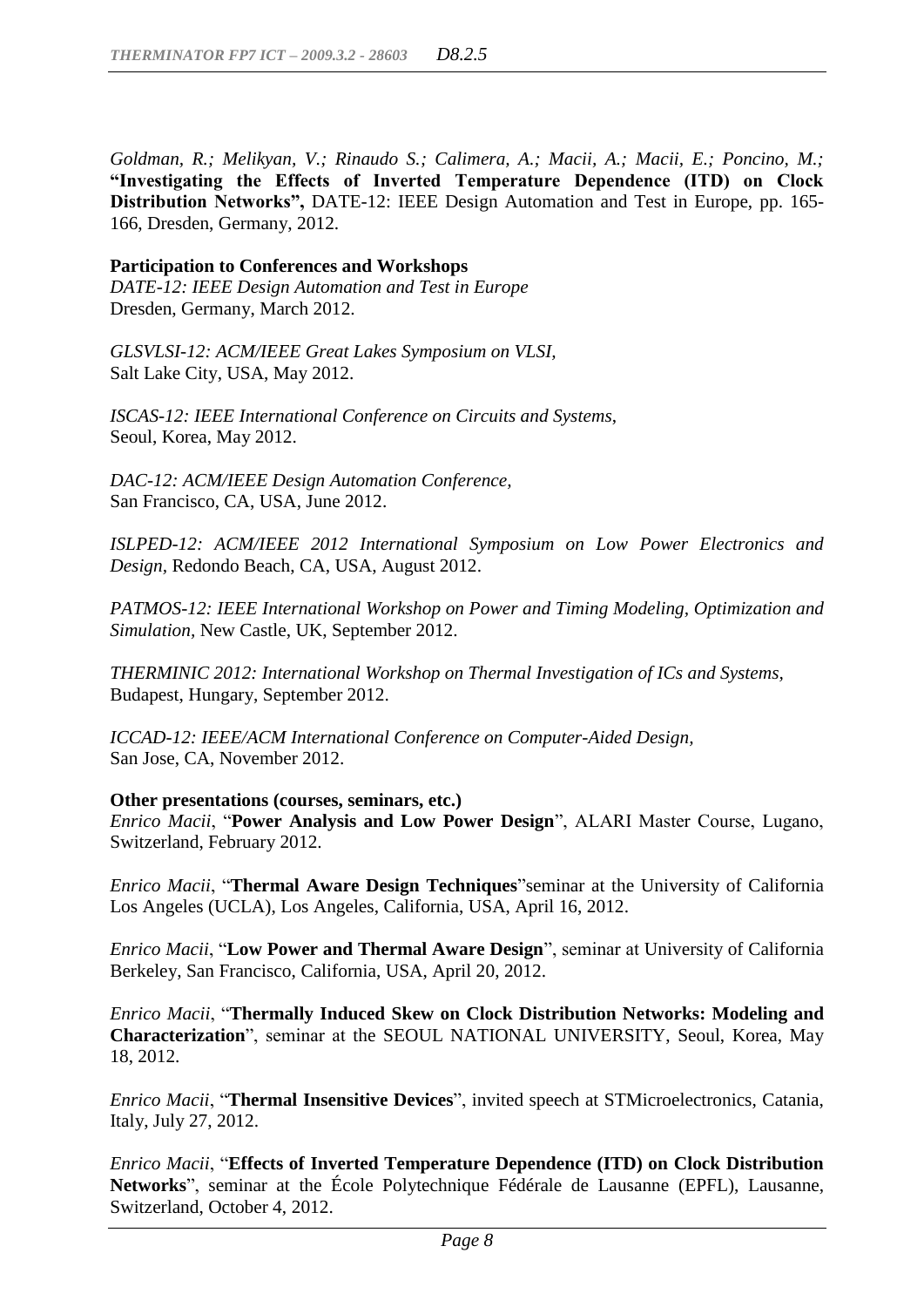*Andrea Calimera, Alberto Macii*, "**Thermal-Aware Design Techniques for Digital ICs – Basics**", Therminator Course, Torino, Italy, December 2012.

*Andrea Calimera, Alberto Macii*, "**Circuit- and Physical-Level Thermal-Aware Design Techniques for Digital ICs**", Therminator Course, Torino, Italy, December 2012.

## **2.4 OFFIS**

## **Publications**

Reef Eilers, Malte Metzdorf, Sven Rosinger, Domenik Helms, Wolfgang Nebel**, "Phase space based NBTI model"**, Proc. of International Workshop on Power and Timing Modeling, Optimization and Simulation (PATMOS), 2012

#### **Other presentations (courses, seminars, etc.)**

*Sven Rosinger, Patrick Knocke,* **"Low Energy System Design Lecture"**, OFFIS - Germany.

## **2.5 BME**

## **Publications**

*Szalai Albin, Czirkos Zoltán, Székely Vladimír*, **"A quasi-SPICE electro-thermal simulator"**, In: Proceedings of the 18th International Workshop on THERMal INvestigation of ICs and Systems (THERMINIC'12). Budapest, Hungary, 2012.09.25-2012.09.27. pp. 190-195.

*Gergely Nagy, László Pohl, András Timár, András Poppe,* **"Yield enhancement by logithermal simulation based testing",** In: Proceedings of the 18th International Workshop on THERMal INvestigation of ICs and Systems (THERMINIC'12). Budapest, Hungary, 2012.09.25-2012.09.27. pp. 196-199. Paper 42.

*Gergely Nagy, András Timár, Albin Szalai, Márta Rencz, András Poppe*, **"New simulation approaches supporting temperature-aware design of digital ICs"**, In: Proceedings of the 28th IEEE Semiconductor Thermal Measurement and Management Symposium (SEMI-THERM'12). San Jose, USA, 2012.03.18-2012.03.22. pp. 313-318. (ISBN: 978-1-4673-1109- 0)

*A Timar, M. Rencz,* **"Temperature dependent timing in standard cell designs",** In: Proceedings of the 18th International Workshop on THERMal INvestigation. Budapest, Hungary, 2012.09.25-2012.09.27. pp. 179-183.

*A Timar, M. Rencz,* **"Real-time heating and power characterization of cells in standard cell designs",** MICROELECTRONICS JOURNAL (2012) IF: [0.919\*]

*A Timar, M. Rencz,* **"Acquiring real-time heating of cells in standard cell designs",** In: Proceedings of the 13th IEEE Latin-American Test Workshop (LATW'12). Quito, Ecuador, 2012.04.10-2012.04.13. pp. 121-125.

*Gergely Nagy, András Poppe,* **"Simulation Framework for Multilevel Power Estimation and Timing Analysis of Digital Systems Allowing the Consideration of Thermal Effects",** In: Proceedings of the 13th IEEE Latin-American Test Workshop (LATW'12). Quito, Ecuador, 2012.04.10-2012.04.13. pp. 1-5.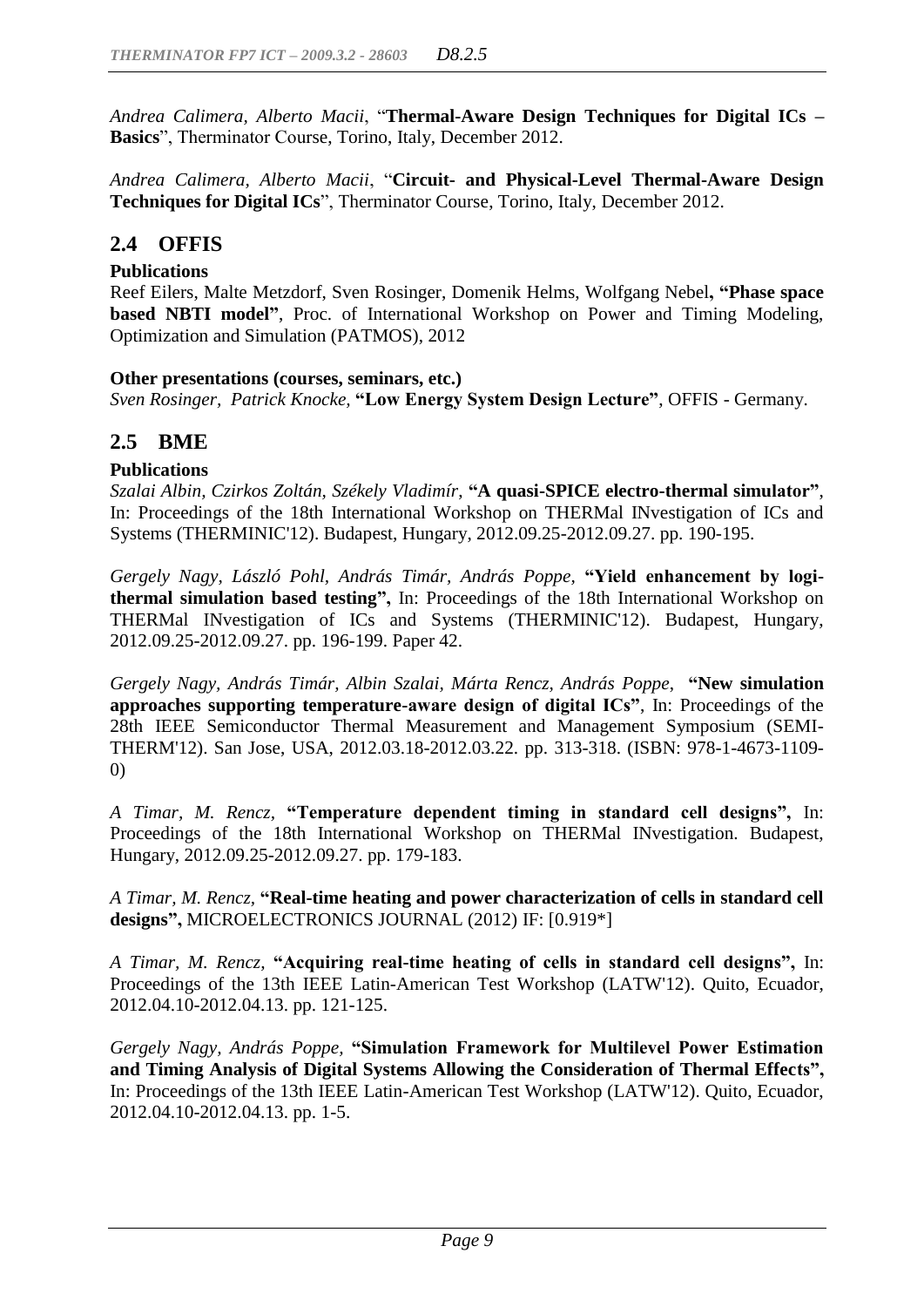### **Participation to Conferences and Workshops**

#### *Organization of conference sessions*

**LATW 2012 (Quito, Ecuador) – Special session 3: Thermal Aware Design and Test (Friday, April 13th 2012) -** *Organizer: Márta Rencz, Technical University of Budapest, Hungary*

**Therminic 2012 (Budapest, Hungary)** – **Therminator session (Wednesday, September 26th 2012)** - Organizer: *András Poppe, Technical University of Budapest, Hungary* See Section 3 of this document.

## **2.6 CSEM**

#### **Publications**

*Marc Pons, Jean-Luc Nagel and Christian Piguet;* **"Maximum Delay Variation Temperature-Aware Standard Cell Design",** ICECS 2012 19th IEEE International Conference on Electronics, Circuits, and Systems, Seville, Spain – December 9-12, 2012

*C. Piguet,* **"Ultra-Low-Power Signal Processing in Autonomous Systems», Chapter 9 of Book « Energy Autonomous Micro and Nano Systems**", pp. 241-272, Editions iSTE Wiley 2012, Editors Marc Belleville and Cyril Condemine, ISBN 978-1-84821-357-9

*M. Pons, F. Moll. C. Abella, C. Piguet,* **"Process Variations Aware Design",** Poster at FETCH 2012, Alpes d'Huez, France, January 9-11, 2012 SIGN

*Marc Pons, Marc Morgan and Christian Piguet,* **"Fixed Origin Corner Square Inspection Layout Regularity Metric",** DATE'12, Dresden, Germany, March 12-16, 2012

*C. Piguet,* **"Engineers, you have to go for GreenTech!";** Keynote talk, FTFC 2012, Paris, 6-7 June 2012

#### **Participation to Conferences and Workshops**

*ICECS 2012: IEEE International Conference on Electronics, Circuits, and Systems*  Seville, Spain, December 2012.

*DATE-12: IEEE Design Automation and Test in Europe* Dresden, Germany, March 2012.

*FETCH 2012: Ecole d'hiver Francophone sur les Technologies de Conception des Systèmes embarqués Hétérogènes* Alpe d'Huez, France, January 2012.

*FTFC 2012: IEEE Faible Tension Faible Consommation* Paris, France, June 2012.

**Other presentations (courses, seminars, etc.)** *C. Piguet,* **"Microelectronic Technology"**, ALaRI Course on Embedded Systems, University of Lugano, Switzerland, October 15-17, October 24-25, November 5- 6, 2012

*C. Piguet,* **"Microelectronics for Systems-on-Chips",** EPFL, Lausanne, October-December 2012.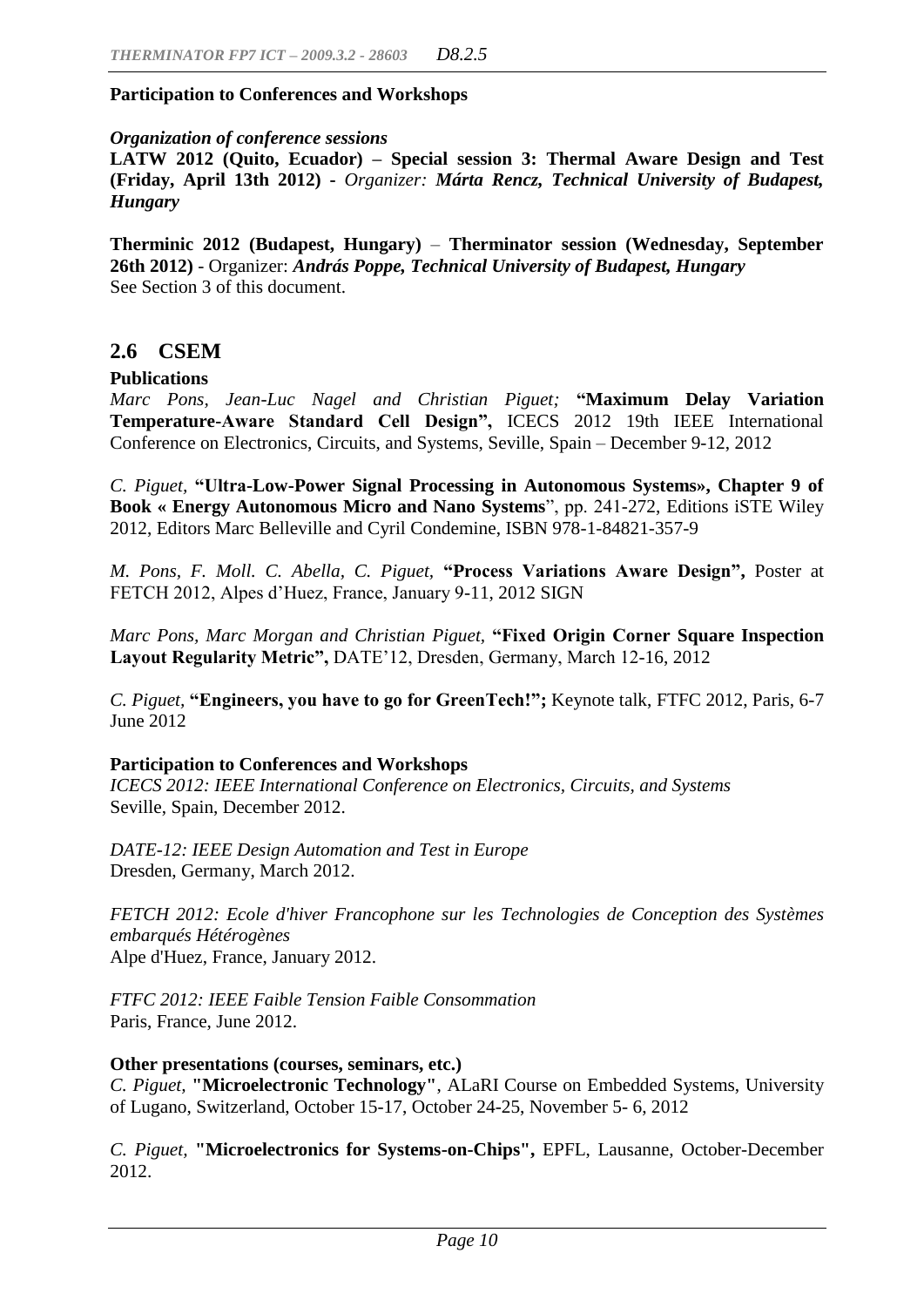## *C. Piguet,* **"Green Electronics",** ISEP, Paris, April 13, 2012

*C. Piguet,* **"Green Electronics",** ISEP, Paris, September 7, 2012

## **2.7 IMEC**

### **Publications**

*Steve Stoffels, Herman Oprins, Denis Marcon, Karen Geens, Xuanwu Kang, Marleen Van Hove and Stefaan Decoutere "***Coupled electro-thermal model for simulation of GaN power switching HEMTs in circuit simulators***",* THERMINIC 2012, Budapest - Hungary, 25-27 September 2012, pp. 1-6

*Oprins H., Cherman V.,* "**Numerical and experimental characterization of hot spot dissipation in 3D stacks**", Electronics Cooling Magazine, Vol. 18(2), 2012, pp. 18-23.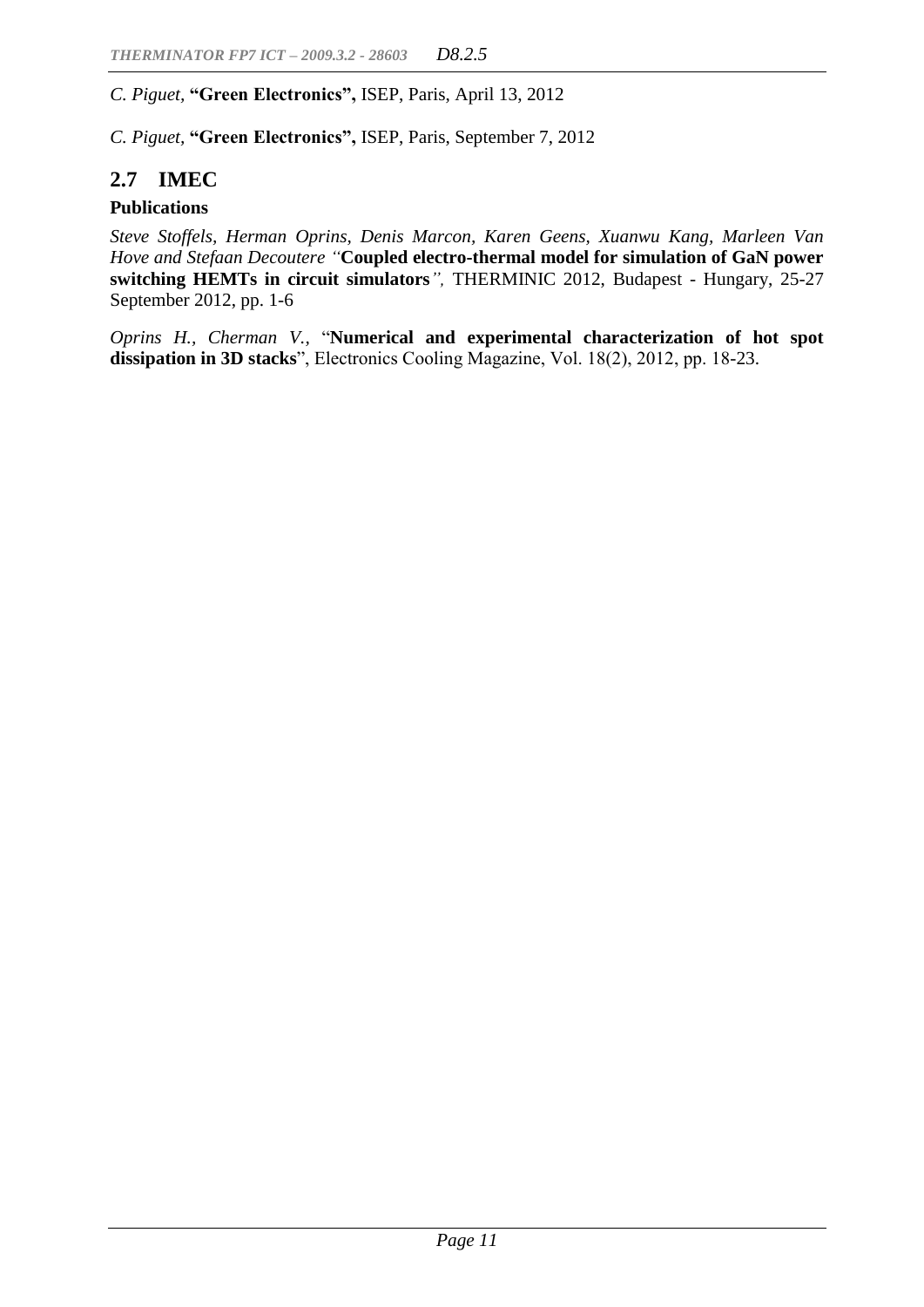## **3 Dissemination Through Dedicated Workshop Special Sessions**

THERMINIC (International Workshop on Thermal Investigation of ICs and Systems) Workshops are a series of events to discuss the essential thermal questions of microelectronic microstructures and electronic parts in general. In particular, **THERMINIC 2012** (http://therminic.eu/therminic2012/index.php) also addressed, in addition to the "traditional" thermal management problems, stress and thermal-stress-related-reliability issues, both in micro- and opto-electronics fields.

As in 2010 and 2011, in **THERMINIC 2012** (25-27 September 2012, Budapest, Hungary), THERMINATOR partners (leaded by BME) have organized a special half-day session dedicated to disseminate the project results to the thermal management community. This special session consisted of six technical papers strictly related with the research topics followed and developed within the THERMINATOR project.

The technical program can be found at this url: <http://therminic.eu/therminic2012/prog.php>

Below some details regarding the presentations given in this half day special session:

**Therminic 2012, Therminator Special Session** *Budapest, 25-27 September 2012. – participants: 75*

### **Therminator Special Session**

## **Thermal aware design methodology for small signal discrete products** Steffen Holland, Martin Röver, Hans-Jürgen Kühl, Hans-Jürgen Witt, Remo Quade, *NXP Semiconductors (Germany)*

### **Coupled electro-thermal model for simulation of GaN power switching HEMTs in circuit simulators**

Steve Stoffels, Herman Oprins, Denis Marcon, Karen Geens, Xuanwu Kang, Marleen Van Hove and Stefaan Decoutere, *Imec (Belgium)*

**Temperature dependent timing in standard cell designs** Andras Timár, Márta Rencz, *BME DED (Hungary)*

**Layout Constrained Body-Biasing for Thermal Clock-Skew Compensation** Valerio Tenace, Sandeep Miryala, Andrea Calimera, Alberto Macii, Enrico Macii, Massimo Poncino, *Politecnico di Torino (Italy)*

## **A quasi-SPICE electro-thermal simulator**

Albin Szalai, Zoltán Czirkos, Vladimír Székely, *Budapest University of Technology and Economics, Department of Electron Devices (Hungary)*

**Yield enhancement by logi-thermal simulation based testing**

Gergely Nagy, László Pohl, András Timár, András Poppe, *BME DED (Hungary)*